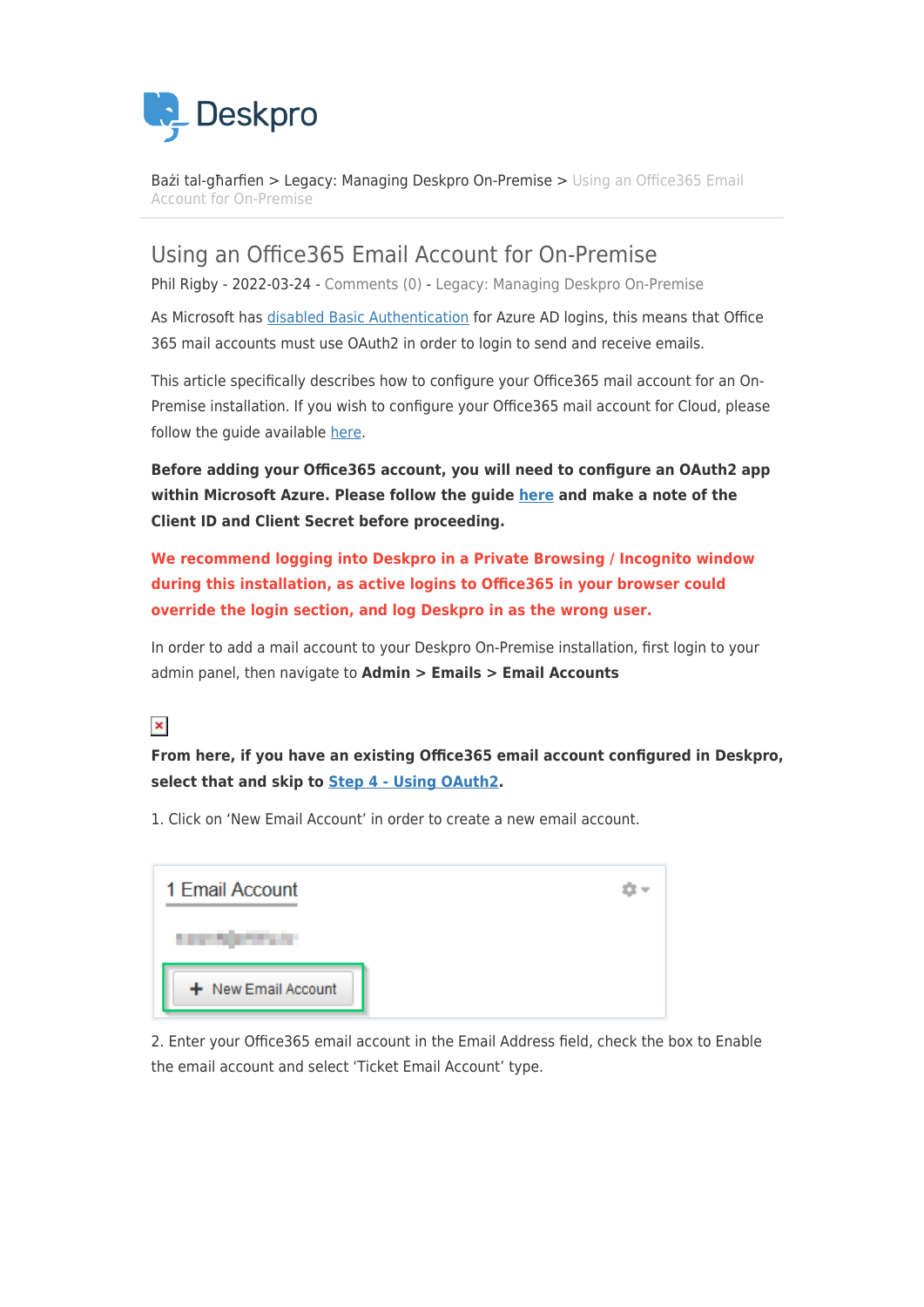| <b>Email Address *</b> | support@ entering the condition of the conditions of the conditions of the support of the conditions of the conditions of the conditions of the conditions of the conditions of the conditions of the conditions of the condit |
|------------------------|--------------------------------------------------------------------------------------------------------------------------------------------------------------------------------------------------------------------------------|
|                        | Enter the main email address for this account.                                                                                                                                                                                 |
|                        | □ This account has additional email addresses associated with it (aliases)                                                                                                                                                     |
| Enabled                | ○ Enable this email account<br>When enabled, new emails will be processed from this account and outgoing emails may be sent out from this address.                                                                             |
| Type                   | <b>Ticket Email Account</b><br>Ticket accounts are email accounts that Deskpro will download emails from and process into tickets and replies.                                                                                 |

**Note:** If your Office365 account is configured to use a custom domain, specify that email address and not the .onmicrosoft.com address. This will be the email address which Deskpro uses to send outbound mail from this account.

3. For Account Details, there are two options, **Office365 (Exchange)** and **Office365 (POP3/SMTP)**. We recommend using the Exchange method for Office365 emails, but both methods should work. Please consult with your Office365 administrator to see if you have any limitations on how to connect to your mail account.

| Account Details * | Select Type             |  |
|-------------------|-------------------------|--|
|                   |                         |  |
|                   | Select Type             |  |
|                   | <b>IMAP</b>             |  |
| Outgoing Email *  | POP <sub>3</sub>        |  |
|                   | GMail or Google Apps    |  |
|                   | Office365 (Exchange)    |  |
|                   | Office365 (POP3/SMTP)   |  |
|                   | .<br><b>MS Exchange</b> |  |
| . . <u>. .</u>    |                         |  |

**New Ticket Trinner** 

If you select **Office365 (Exchange)**, you will have the option to configure a custom exchange server address if required. The default address should be correct for most users, but please confirm with your Office365 administrator.

#### **4. Using OAuth2**

At this point you will have the option to enter a Username and/or a Password to authenticate your Office365 mail account, or '**Use OAuth instead**'. To configure your OAuth account, click that button, then the '**Get Access Token**' button which now displays, and a window will display prompting you to enter your **Client ID** and **Client Secret.**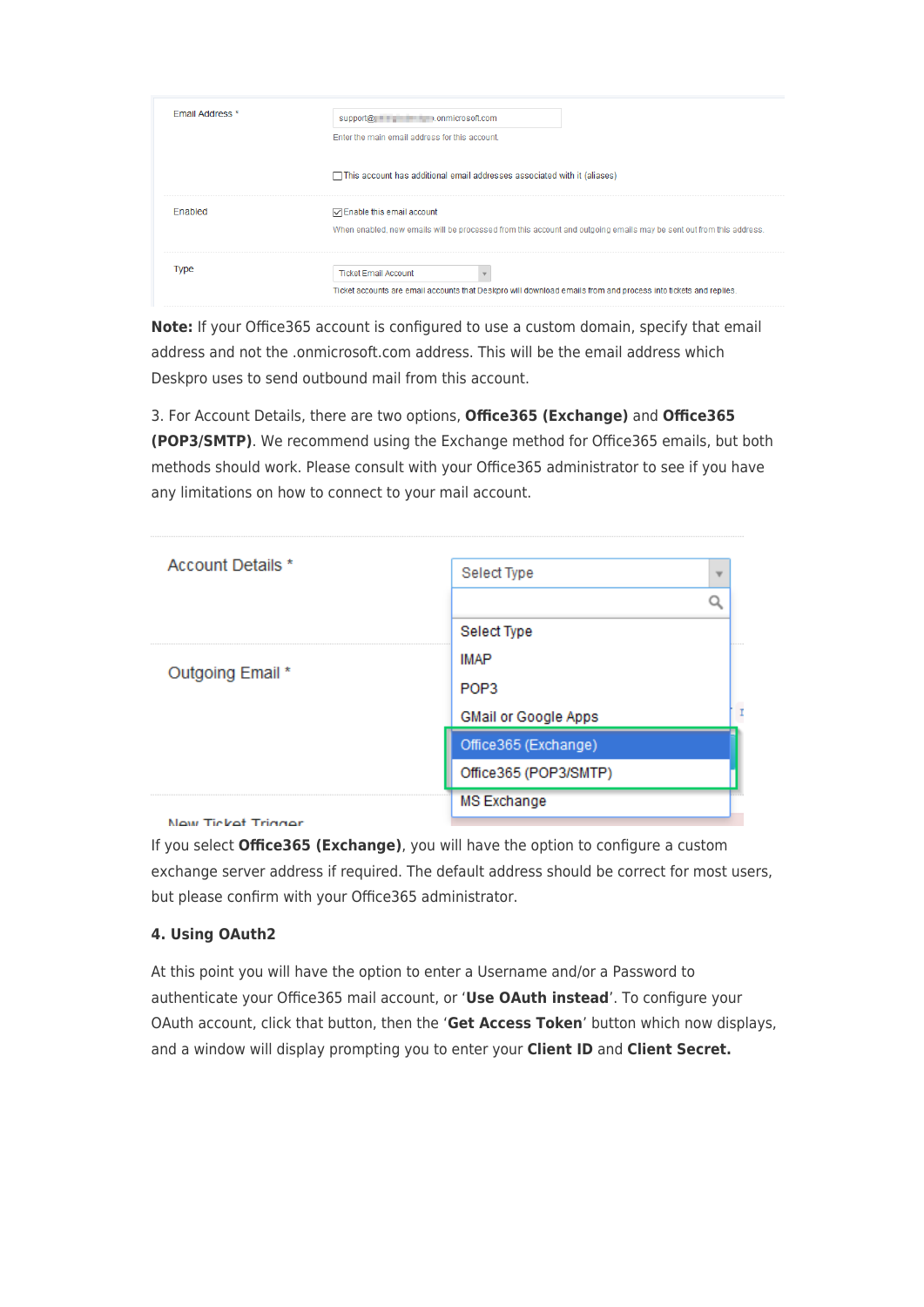| Account Details *                  | Office365 (Exchange)                                                                                                                                                            |
|------------------------------------|---------------------------------------------------------------------------------------------------------------------------------------------------------------------------------|
|                                    | This is the recommended option for connecting to Office365 accounts                                                                                                             |
|                                    | https:// outlook.office365.com<br>Exchange<br>Server<br>Please check how to find your exchange server. Make sure your firewall is not blocking connections.                     |
|                                    | Username                                                                                                                                                                        |
|                                    | Password                                                                                                                                                                        |
|                                    | Use OAuth instead<br>Test Account Settings                                                                                                                                      |
|                                    | Advanced Options Į                                                                                                                                                              |
| Account Details *                  | Office365 (Exchange)<br>$\mathbf{v}$                                                                                                                                            |
|                                    | This is the recommended option for connecting to Office365 accounts                                                                                                             |
|                                    | https:// outlook.office365.com<br>Exchange<br>Server<br>Please check how to find your exchange server. Make sure your firewall is not blocking connections.<br>Get Access Token |
|                                    | Advanced Options 1                                                                                                                                                              |
| <b>Office365 OAuth credentials</b> | ×                                                                                                                                                                               |
| here for instructions].            | Before you can use Oauth with Office365 you must create an API key for your organisation. [Click                                                                                |
| Client ID:                         |                                                                                                                                                                                 |
| Secret:                            |                                                                                                                                                                                 |
|                                    |                                                                                                                                                                                 |
|                                    | Cancel<br>Save                                                                                                                                                                  |

This would be where you would place your **Client ID** and **Client Secret** generated by the Azure AD app. If you do not have this information, instructions on how to generate them can be found [here](https://support.deskpro.com/kb/articles/777).

Entering your **Client ID** and **Client Secret** then clicking **Save** will then open a popup window asking you to sign into your Office365 account. This account will be the one you wish to add to Deskpro.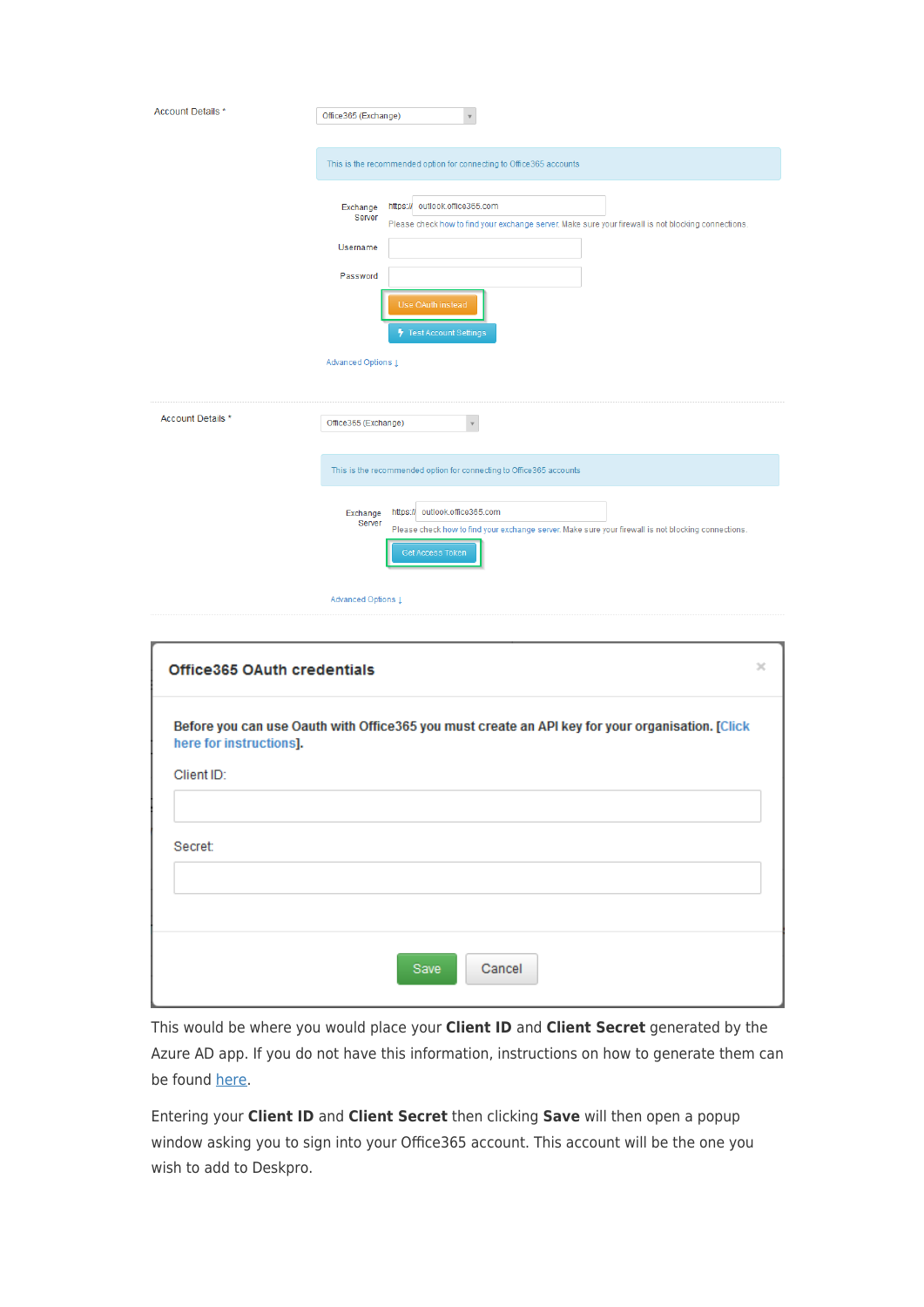(i) This site uses cookies for analytics, personalised content and ads. By continuing to browse this site, you agree to this use. Learn more



# Sign in

support@ **All Accounts** conmicrosoft.com

Can't access your account?

Sign in with a security key  $\circled{?}$ 

**Next** 

Terms of use Privacy & cookies ...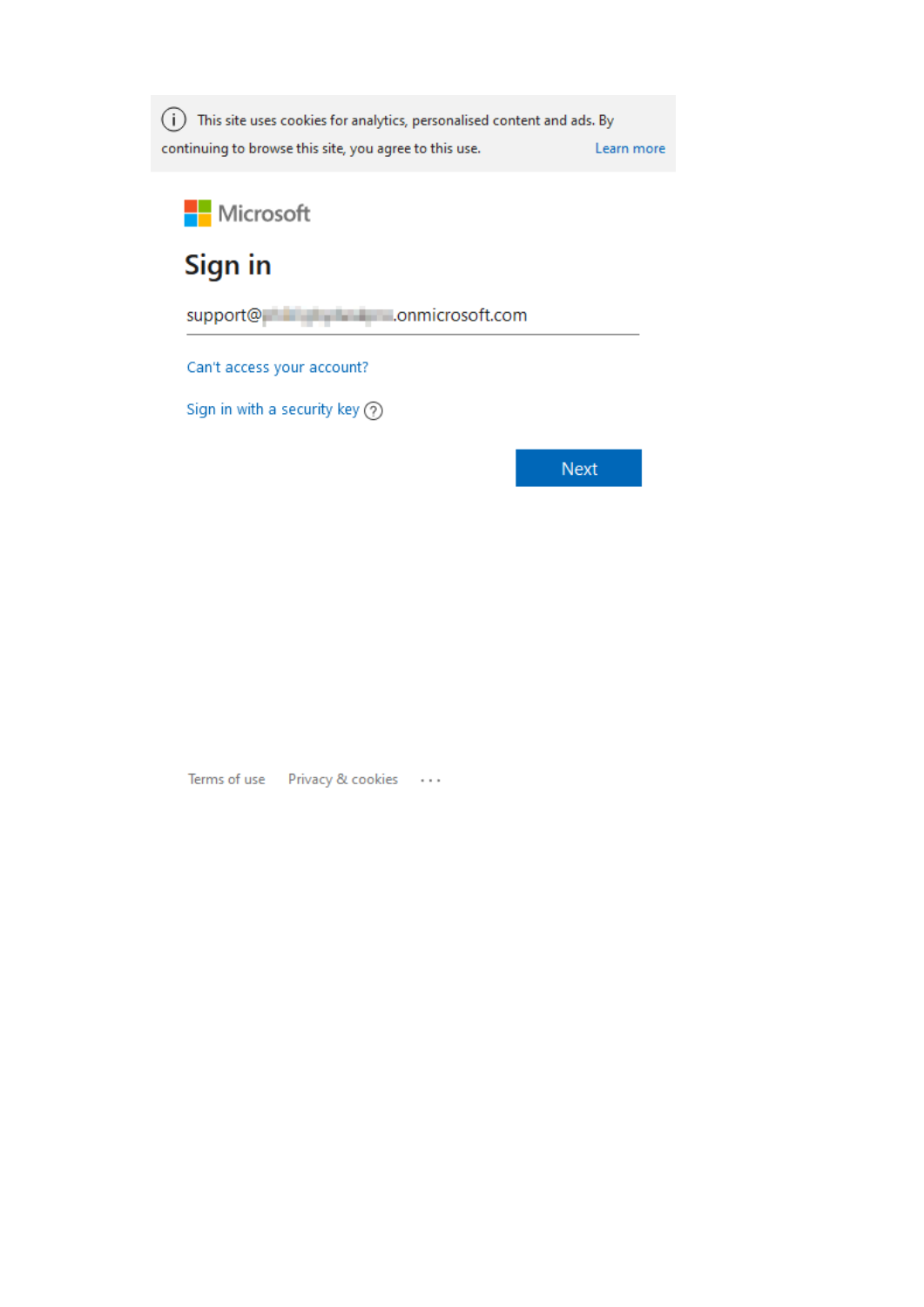

Microsoft

← support@ **Little Little Conmicrosoft.com** 

## **Enter password**

..........

Forgotten my password

Sign in

Terms of use Privacy & cookies  $\sim$   $\sim$   $\sim$ 

Once you have signed in with your login credentials, Microsoft will prompt you confirm the permissions requested by Deskpro. Click 'Accept' to continue. If you have any form of Multi-Factor Authentication enabled for this account, you will also be asked to confirm your login through that.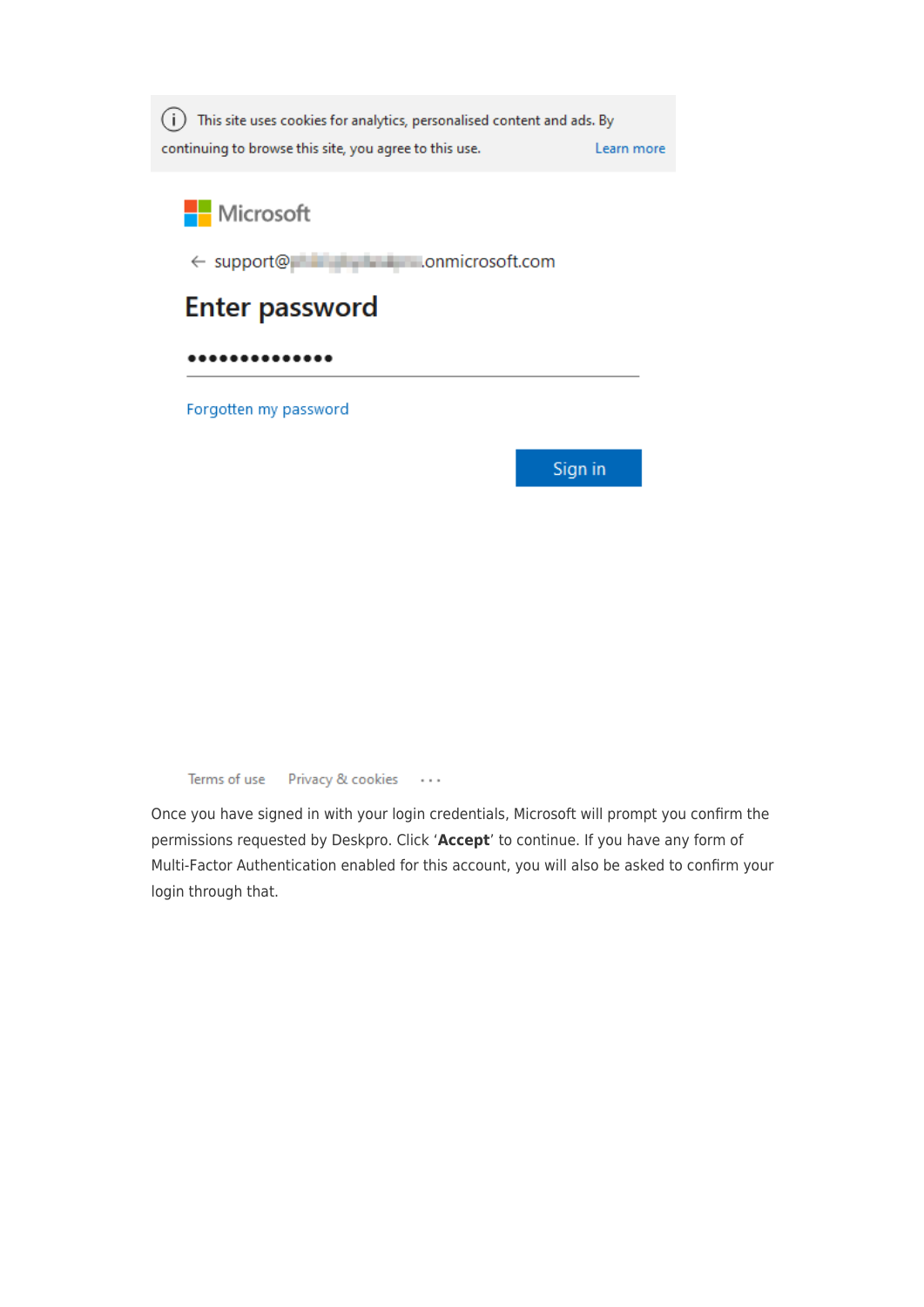support@ enterprise conmicrosoft.com

### **Permissions requested**

**Deskpro** unverified

#### This application is not published by Microsoft.

This app would like to:

- $\vee$  Maintain access to data you have given it access to
- $\vee$  View your basic profile
- $\angle$  Read and write access to your mail.
- / Read and write access to your mail.
- $\angle$  Access to sending emails from your mailbox.
- $\vee$  Access your mailboxes

Accepting these permissions means that you allow this app to use your data as specified in their Terms of Service and Privacy Statement. The publisher has not provided links to their Terms for you to review. You can change these permissions at https://myapps.microsoft.com. Show details

Does this app look suspicious? Report it here



Terms of use Privacy & cookies  $\cdots$ 

Once complete, the Get Access Token button should now be red, and display Reset **Access Token.** 

Click the Test Account Settings button to confirm your login credentials are correct.

| Account Details * | Office365 (Exchange)                                                                                                                                                                     |
|-------------------|------------------------------------------------------------------------------------------------------------------------------------------------------------------------------------------|
|                   | This is the recommended option for connecting to Office365 accounts                                                                                                                      |
|                   | https:// outlook.office365.com<br>Exchange<br>Server<br>Please check how to find your exchange server. Make sure your firewall is not blocking connections.<br><b>Reset Access Token</b> |
|                   | Test Account Settings                                                                                                                                                                    |
|                   | Advanced Options 1                                                                                                                                                                       |

5. Finally, configure the brand and department you want emails sent to this account to